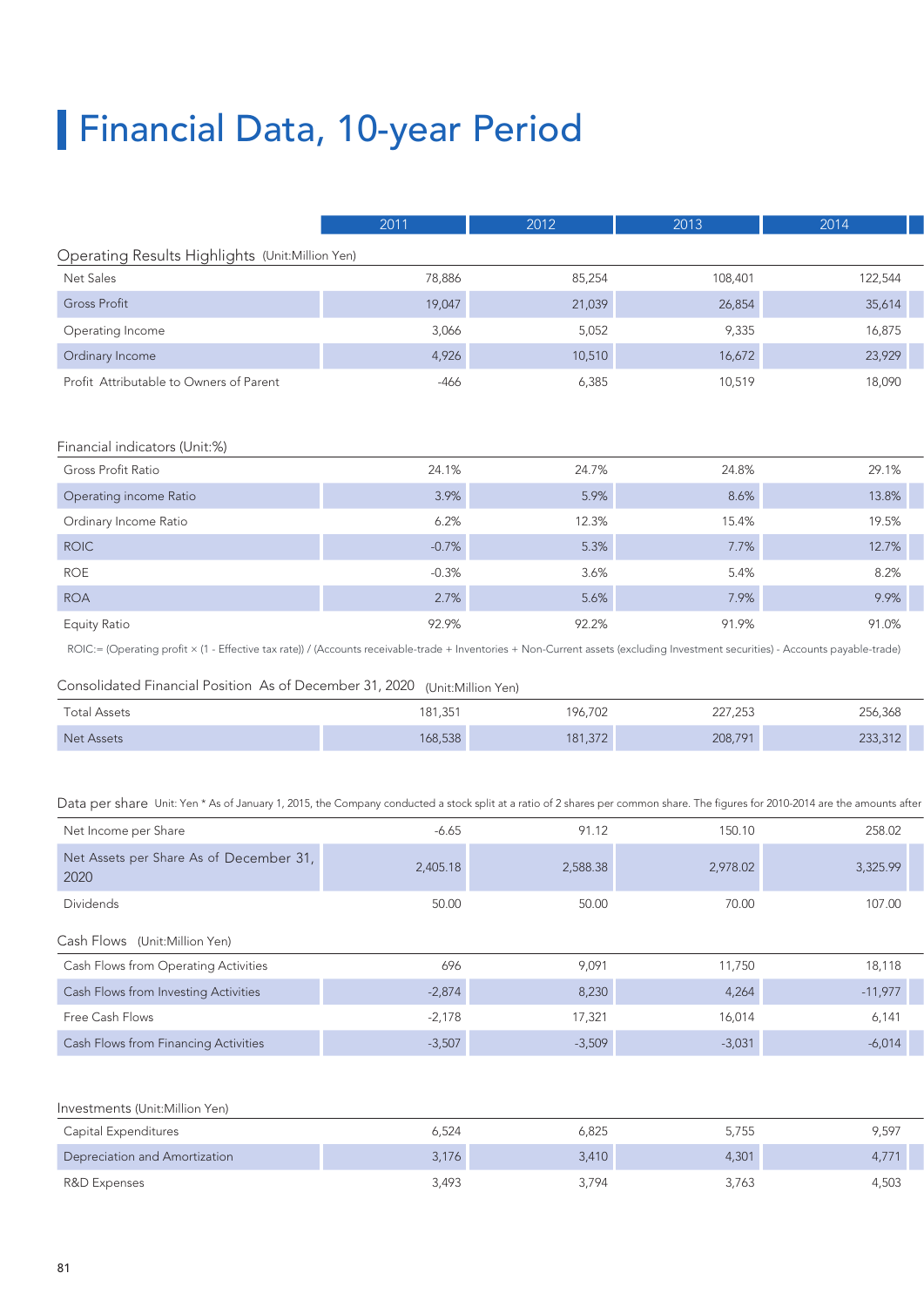| 2020     | 2019     | 2018     | $\overline{2017}$ | 2016                                                                    | 2015     |
|----------|----------|----------|-------------------|-------------------------------------------------------------------------|----------|
|          |          |          |                   |                                                                         |          |
| 116,432  | 131,807  | 143,116  | 146,925           | 140,699                                                                 | 143,143  |
| 34,856   | 41,031   | 44,327   | 47,305            | 46,188                                                                  | 43,470   |
| 12,900   | 17,544   | 21,243   | 24,066            | 24,225                                                                  | 22,961   |
| 12,675   | 20,854   | 24,804   | 25,841            | 26,135                                                                  | 27,113   |
| 8,987    | 14,234   | 22,925   | 20,303            | 20,598                                                                  | 18,546   |
|          |          |          |                   |                                                                         |          |
|          |          |          |                   |                                                                         |          |
| 29.9%    | 31.1%    | 31.0%    | 32.2%             | 32.8%                                                                   | 30.4%    |
| 11.1%    | 13.3%    | 14.8%    | 16.4%             | 17.2%                                                                   | 16.0%    |
| 10.9%    | 15.8%    | 17.3%    | 17.6%             | 18.6%                                                                   | 18.9%    |
| 6.4%     | 9.3%     | 12.7%    | 14.4%             | 17.0%                                                                   | 14.4%    |
| 3.7%     | 5.8%     | 9.4%     | 8.6%              | 8.8%                                                                    | 8.0%     |
| 4.8%     | 7.8%     | 9.2%     | 9.8%              | 10.2%                                                                   | 10.6%    |
| 91.0%    | 91.4%    | 91.1%    | 89.9%             | 90.1%                                                                   | 91.0%    |
|          |          |          |                   |                                                                         |          |
|          |          |          |                   |                                                                         |          |
| 262,559  | 268,244  | 268,246  | 269,318           | 258,387                                                                 | 256,196  |
| 239,103  | 245,172  | 244,454  | 242,179           | 232,917                                                                 | 233,245  |
|          |          |          |                   |                                                                         |          |
|          |          |          |                   |                                                                         |          |
|          |          |          |                   | considering the stock split so that each period can be easily compared. |          |
| 135.64   | 214.00   | 341.19   | 299.74            | 300.70                                                                  | 266.98   |
| 3,623.63 | 3,690.86 | 3,640.08 | 3,579.98          | 3,405.14                                                                | 3,363.01 |
|          |          |          |                   |                                                                         |          |
| 135.00   | 135.00   | 135.00   | 120.00            | 120.00                                                                  | 110.00   |
|          |          |          |                   |                                                                         |          |

| 20,115    | 27,958    | 22,585    | 20,979    | 25,830    | 18,741    |
|-----------|-----------|-----------|-----------|-----------|-----------|
| $-1,178$  | $-3,440$  | $-14,027$ | $-12,735$ | $-15,246$ | $-5,304$  |
| 18,937    | 24,518    | 8,558     | 8,244     | 10,584    | 13,437    |
| $-13,312$ | $-11,860$ | $-13,844$ | $-11,069$ | $-12,132$ | $-10,952$ |

| 16,187 |  |
|--------|--|
| 6,386  |  |
| 5,164  |  |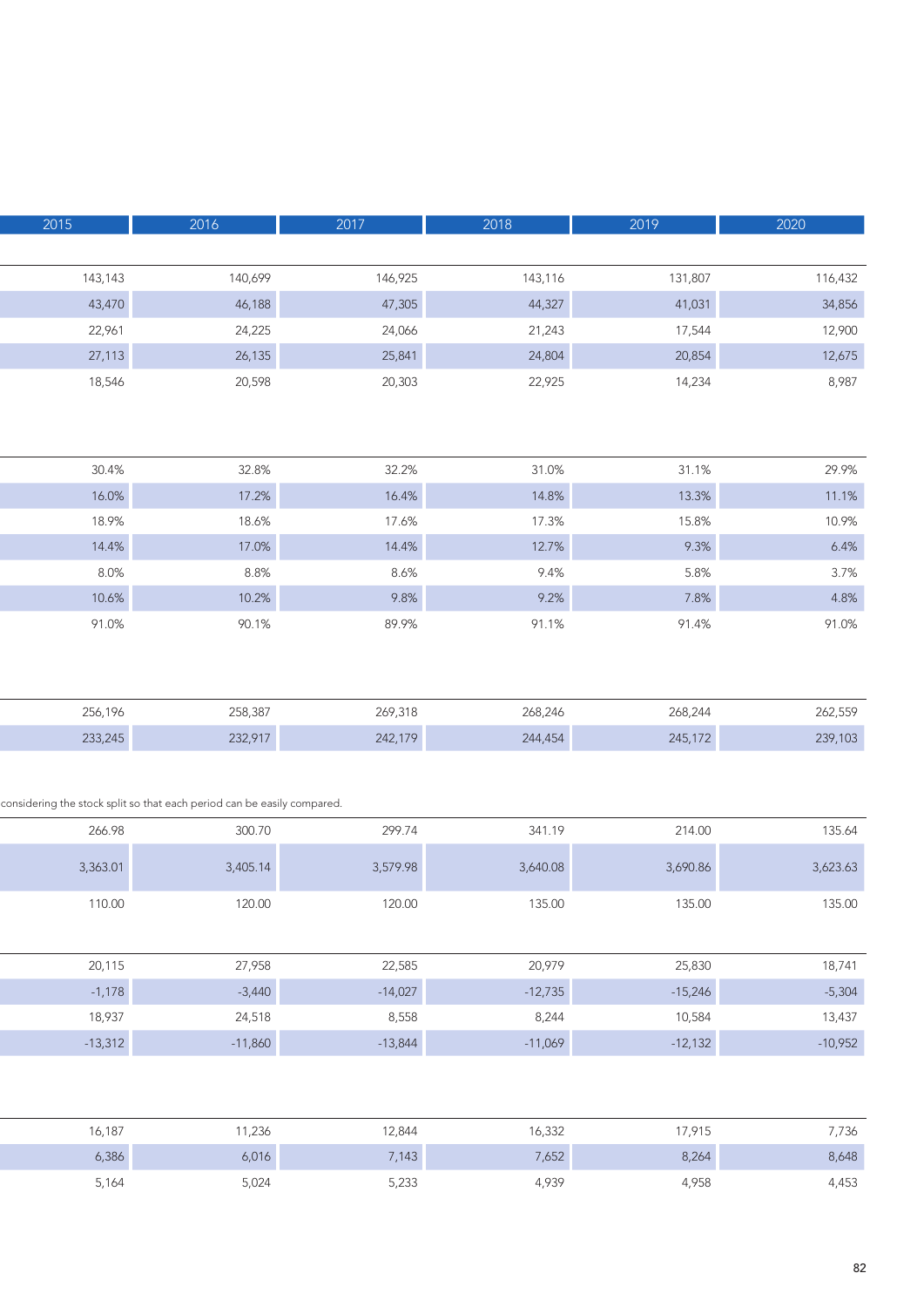### Financial Data

### Consolidated Financial Statements

#### Consolidated Balance Sheet

As of December 31, 2019 As of December 31, 2020 ASSETS Current Assets Cash and bank deposits 110,369 110,018 Trade notes and accounts receivable 21,913 24,729 Short-term investments 1,500 Merchandise and finished goods 24,353 22,249 Work in process 954 989 Raw materials and supplies and supplies and supplies and supplies and supplies are set of  $\frac{8,572}{2}$  and  $\frac{9,280}{2}$ Other current assets **5,101** 4,789 Less – Allowance for doubtful accounts (53) (163) Total current assets 173,510 173,394 Fixed assets Property, plant and equipment Buildings and structures 50,580 50,328 Accumulated depreciation (28,443) (28,443) (28,443) (28,443) Buildings and structures, net 22,137 20,860 Buildings and structures, net 64,220 68,430 68,430 Accumulated depreciation (33,269) (33,269) (36,914) Machinery, equipment and vehicles, net 30,951 31,515 31,515 Tools, furniture and fixture 19,976 19,976 19,976 19,976 19,976 19,976 19,976 19,976 19,976 19,976 19,976 19,976 Accumulated depreciation (15,944) (15,944) Tools, furniture and fixture, net 4,487 4,031 Land 6,640 6,589 Construction in progress and the construction in progress and the construction in progress and the construction of  $16,288$ Property, plant and equipment, net 80,504 80,504 77,014 Intangible assets 1,065 Investments and other assets Investment securities 10,980 9,254 Deferred tax assets – non-current 704 578 Other investments and other assets 1,658 1,658 1,658 1,658 1,658 1,658 1,658 1,658 1,658 1,658 1,658 1,658 1,658 Allowance for doubtful accounts (33) (405) Total investments and other assets 13,084 11,085 Total fixed assets 94,733 89,164 Total Assets 268,244 262,559 Yen(Millions)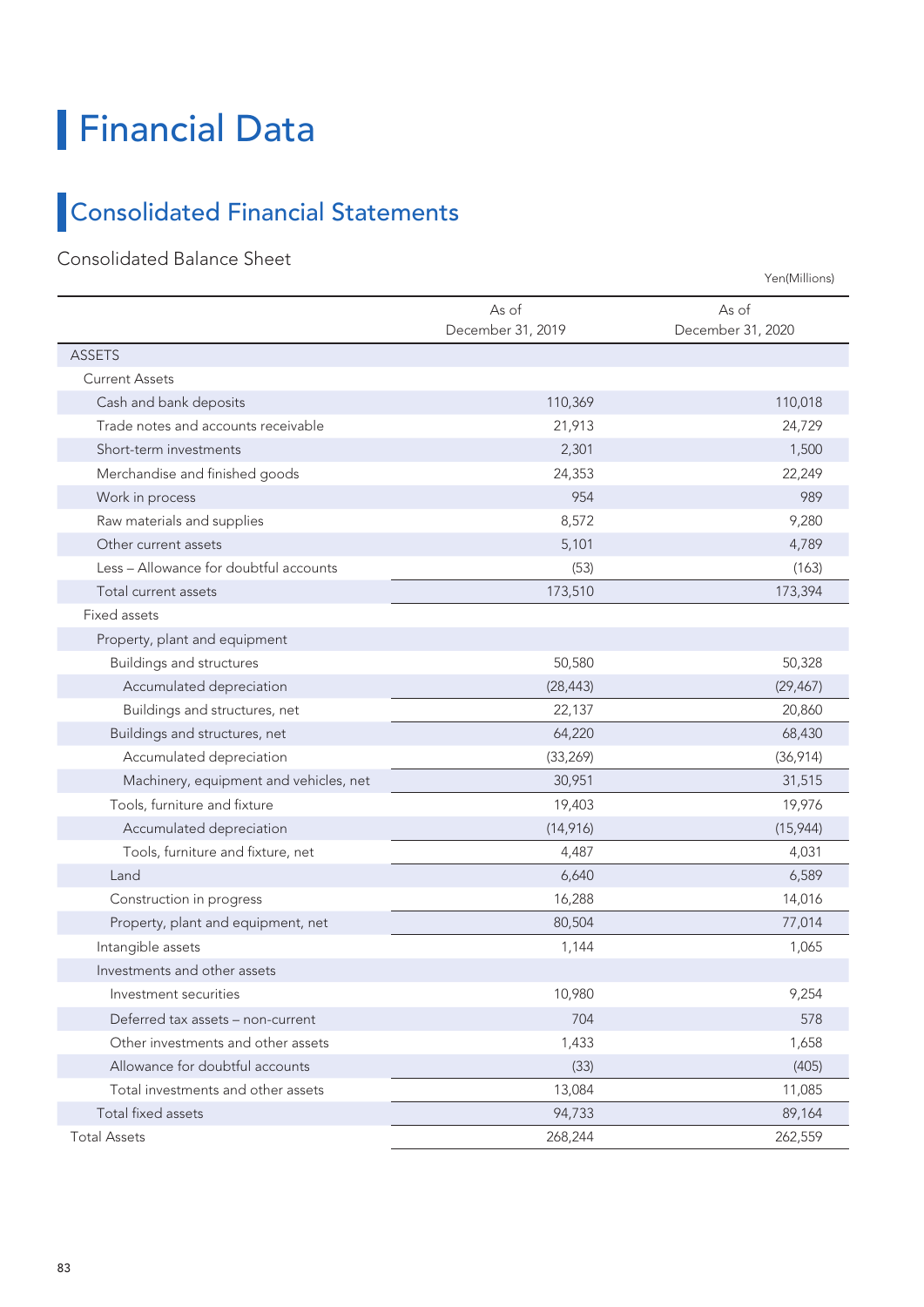Yen(Millions)

|                                              | As of<br>December 31, 2019 | As of<br>December 31, 2020 |
|----------------------------------------------|----------------------------|----------------------------|
| Liabilities                                  |                            |                            |
| Current liabilities                          |                            |                            |
| Trade notes and accounts payable             | 6,003                      | 6,486                      |
| Accrued income taxes                         | 1,966                      | 1,934                      |
| Accrued bonuses due to employees             | 249                        | 233                        |
| Accrued bonuses due to directors             | 172                        | 176                        |
| Accrued bonuses due to directors             | 8,730                      | 9,361                      |
| Accrued bonuses due to directors             | 17,121                     | 18,193                     |
| Long-term liabilities                        |                            |                            |
| Long-term liabilities                        | 635                        | 380                        |
| Accrued benefits for stock payment           | 142                        | 241                        |
| Liability for retirement benefits            | 2,139                      | 2,051                      |
| Liability for retirement benefits            | 17                         | 27                         |
| Deferred tax liabilities-non-current         | 2,716                      | 2,203                      |
| Other long-term liabilities-non-current      | 299                        | 357                        |
| Total long-term liabilities                  | 5,950                      | 5,262                      |
| Total long-term liabilities                  | 23,071                     | 23,456                     |
| Net assets                                   |                            |                            |
| Shareholders' equity                         |                            |                            |
| Common stock                                 | 20,704                     | 20,704                     |
| Additional paid-in capital                   | 20,419                     | 20,419                     |
| Retained earnings                            | 216,974                    | 216,929                    |
| Treasury stock                               | (10, 014)                  | (11, 555)                  |
| Total shareholders' equity                   | 248,084                    | 246,499                    |
| Accumulated other comprehensive income       |                            |                            |
| Net unrealized holding gains or losses on    | 3,456                      | 1,985                      |
| securities                                   |                            |                            |
| Deferred gains or losses on hedges           | (2)                        |                            |
| Foreign currency translation adjustments     | (5,777)                    | (8,928)                    |
| Retirement benefits liability adjustments    | (712)                      | (545)                      |
| Total accumulated other comprehensive income | (3,035)                    | (7, 487)                   |
| Subscription rights to shares                | 124                        | 91                         |
| Total net assets                             | 245,172                    | 239,103                    |
| Total liabilities and net assets             | 268,244                    | 262,559                    |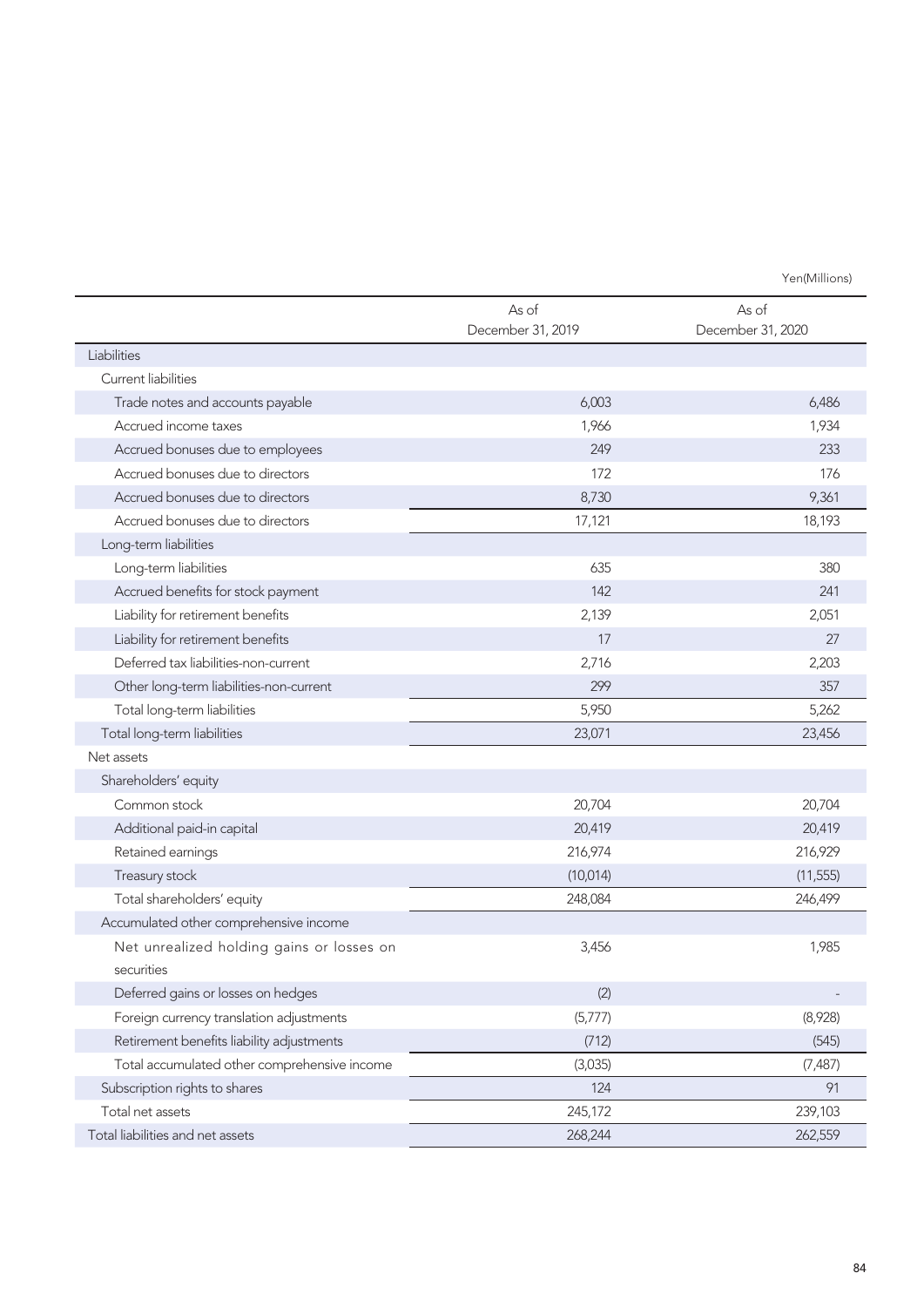## Consolidated Financial Statements

#### Consolidated Statements of Income

|                                                 | Fiscal Year Ended<br>December 31, 2019<br>(January 1, 2019 to<br>December 31, 2019) | Fiscal Year Ended<br>December 31, 2020<br>(January 1, 2020 to<br>December 31, 2020) |
|-------------------------------------------------|-------------------------------------------------------------------------------------|-------------------------------------------------------------------------------------|
| Net sales                                       | 131,807                                                                             | 116,432                                                                             |
| Cost of sales                                   | 90,776                                                                              | 81,576                                                                              |
| Gross profit                                    | 41,031                                                                              | 34,856                                                                              |
| Selling, general and administrative expenses    | 23,486                                                                              | 21,955                                                                              |
| Operating income                                | 17,544                                                                              | 12,900                                                                              |
| Non-operating income                            |                                                                                     |                                                                                     |
| Interest income                                 | 830                                                                                 | 695                                                                                 |
| Dividend income                                 | 291                                                                                 | 244                                                                                 |
| Foreign exchange gains                          | 990                                                                                 |                                                                                     |
| Gain on sales of raw material scrap             | 1,378                                                                               | 1,128                                                                               |
| Other                                           | 452                                                                                 | 577                                                                                 |
| Total non-operating income                      | 3,943                                                                               | 2,645                                                                               |
| Non-operating expenses                          |                                                                                     |                                                                                     |
| Stock-related expenses                          | 150                                                                                 | 138                                                                                 |
| Foreign exchange losses                         |                                                                                     | 1,371                                                                               |
| Non-deductible consumption tax                  | 49                                                                                  | 28                                                                                  |
| Soil cleanup expenses                           |                                                                                     | 429                                                                                 |
| Other                                           | 434                                                                                 | 902                                                                                 |
| Total non-operating expenses                    | 634                                                                                 | 2,870                                                                               |
| Ordinary income                                 | 20,854                                                                              | 12,675                                                                              |
| Extraordinary income                            |                                                                                     |                                                                                     |
| Gain on disposal of fixed assets                | 25                                                                                  | 9                                                                                   |
| Gain on sales of investment securities          |                                                                                     | 2,382                                                                               |
| Gain on sales of golf memberships               | 1                                                                                   |                                                                                     |
| Gain on reversal of share acquisition rights    |                                                                                     | 7                                                                                   |
| Total extraordinary income                      | 27                                                                                  | 2,400                                                                               |
| Extraordinary loss                              |                                                                                     |                                                                                     |
| Loss on disposal of fixed assets                | 612                                                                                 | 322                                                                                 |
| Extraordinary retirement expenses               | 90                                                                                  | 151                                                                                 |
| Loss from closure of a manufacturing subsidiary |                                                                                     | 449                                                                                 |
| Loss related to infectious disease              |                                                                                     | 251                                                                                 |
| Total extraordinary loss                        | 702                                                                                 | 1,175                                                                               |
| Profit before income taxes                      | 20,179                                                                              | 13,901                                                                              |
| Income taxes                                    |                                                                                     |                                                                                     |
| Current                                         | 5,091                                                                               | 4,964                                                                               |
| Deferred                                        | 853                                                                                 | (50)                                                                                |
| Total income taxes                              | 5,944                                                                               | 4,913                                                                               |
| Profit                                          | 14,234                                                                              | 8,987                                                                               |
| Profit attributable to owners of parent         | 14,234                                                                              | 8,987                                                                               |

Yen(Millions)